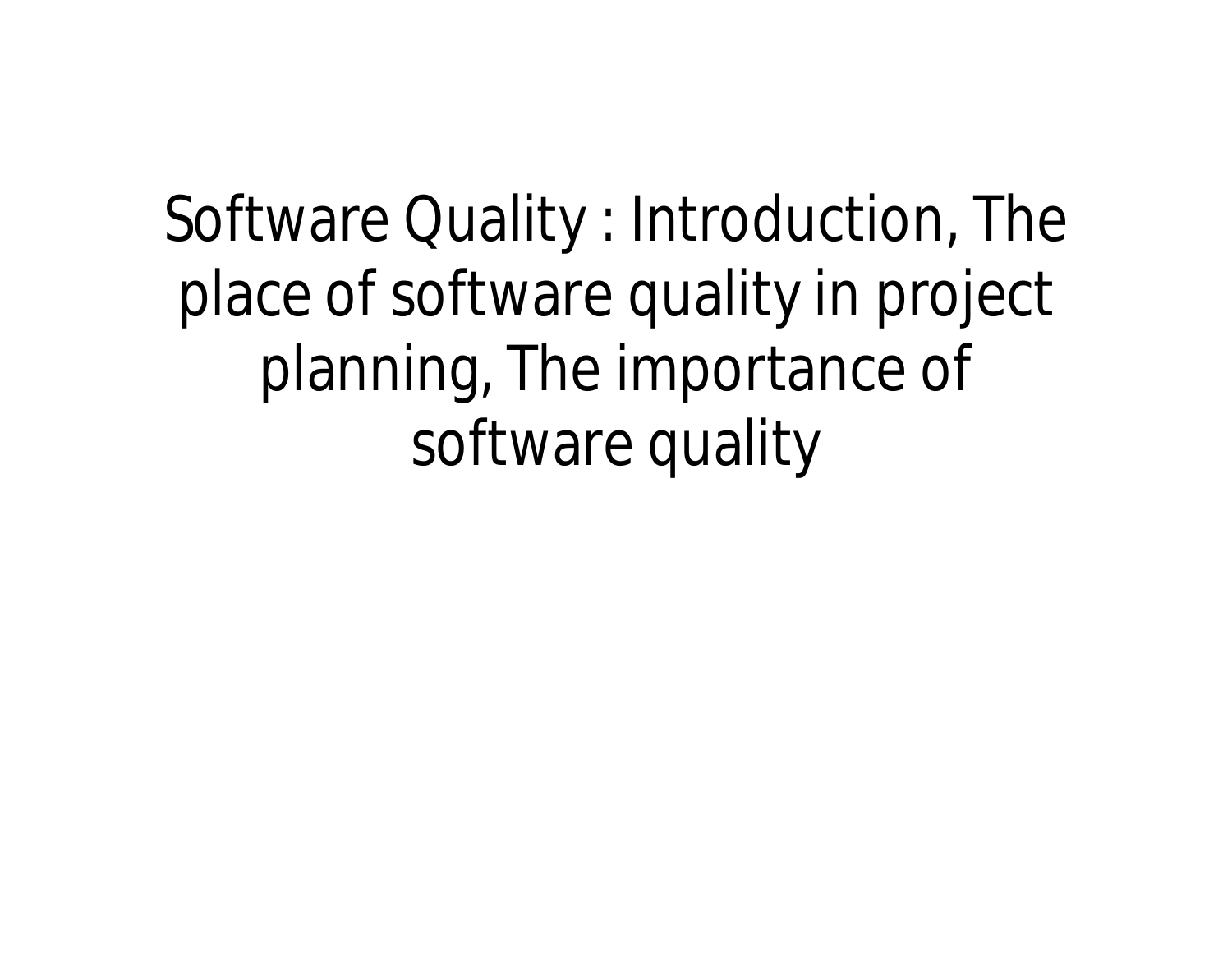## Introduction

- While quality is generally agreed to be 'a good thing' , in practice what people really mean by the 'quality' of a system can be vague
- We therefore need to define precisely what qualities we require of a system
- However this is not enough- we need to judge objectively whether a system meets our quality requirements and this need measurement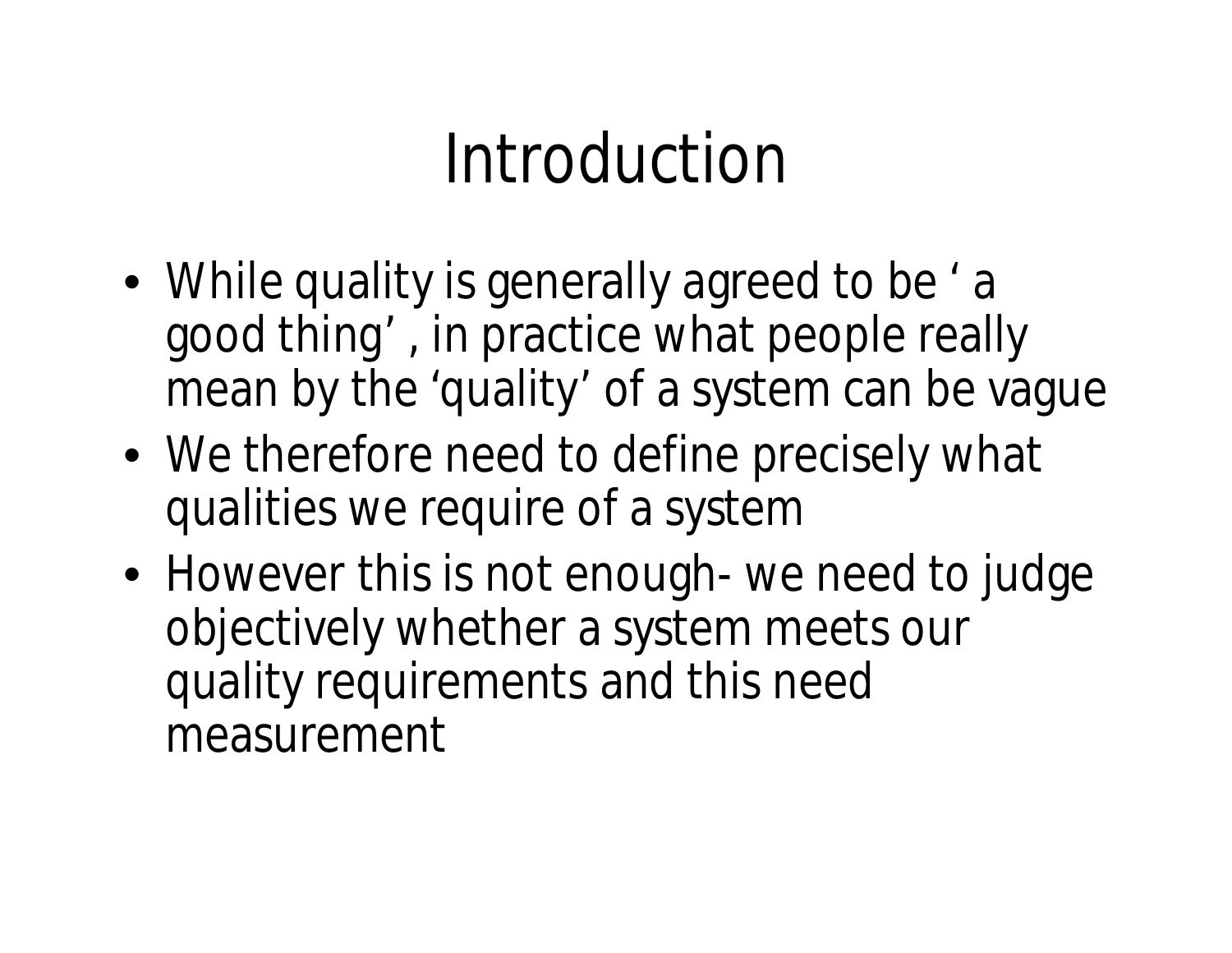### The place of software quality in project planning

• Quality will be of concern at all stages of project planning and execution, but will be particular interest at Stepwise framework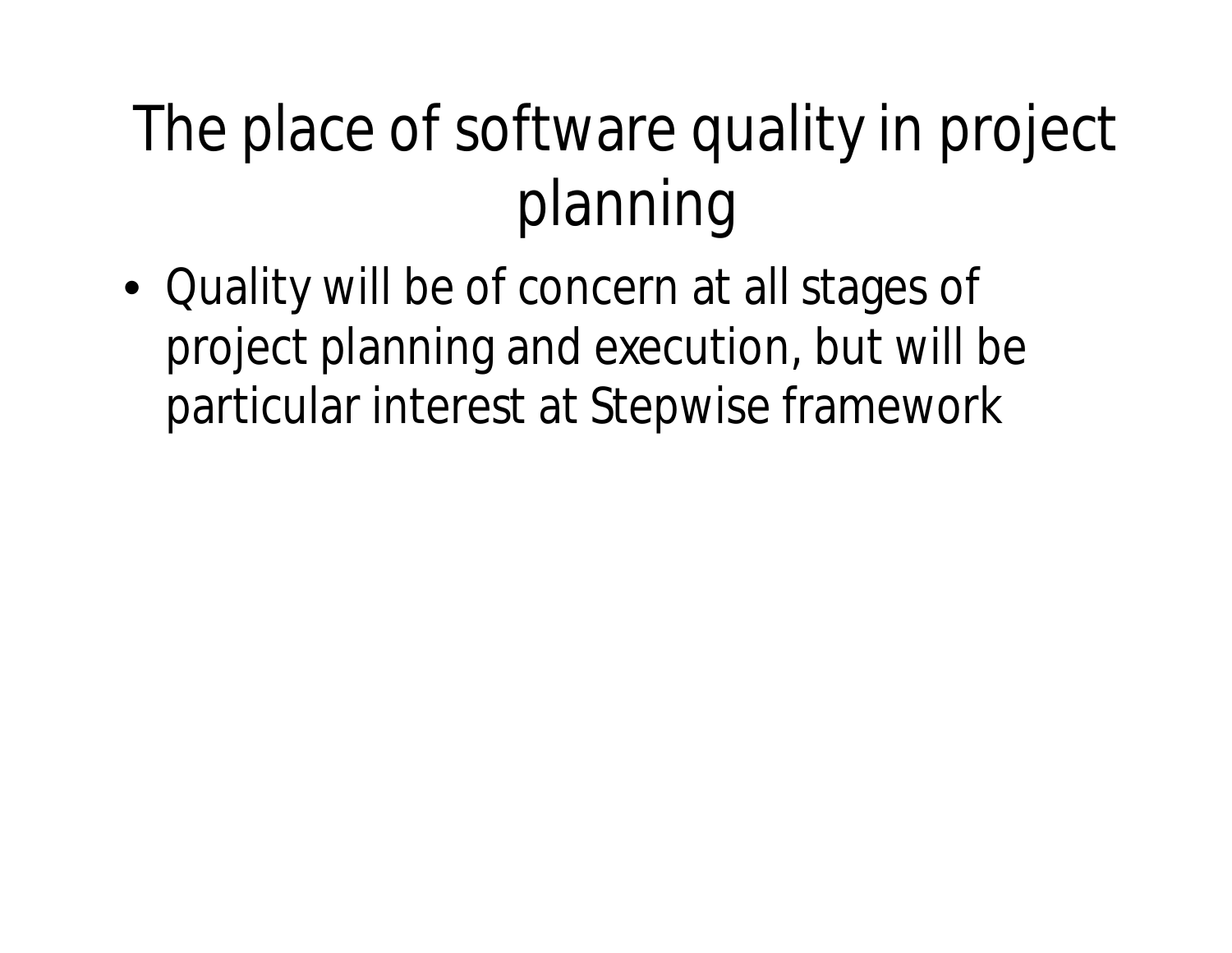## The place of software quality in project planning

• Step 1 : Identifying project scope and objectives

Some objective could relate to the quality of the application to be delivered

• Step 2 : Identifying project infrastructure Within this step activity identifies installation standards and procedures. Some of these will almost certainly be about quality requirements.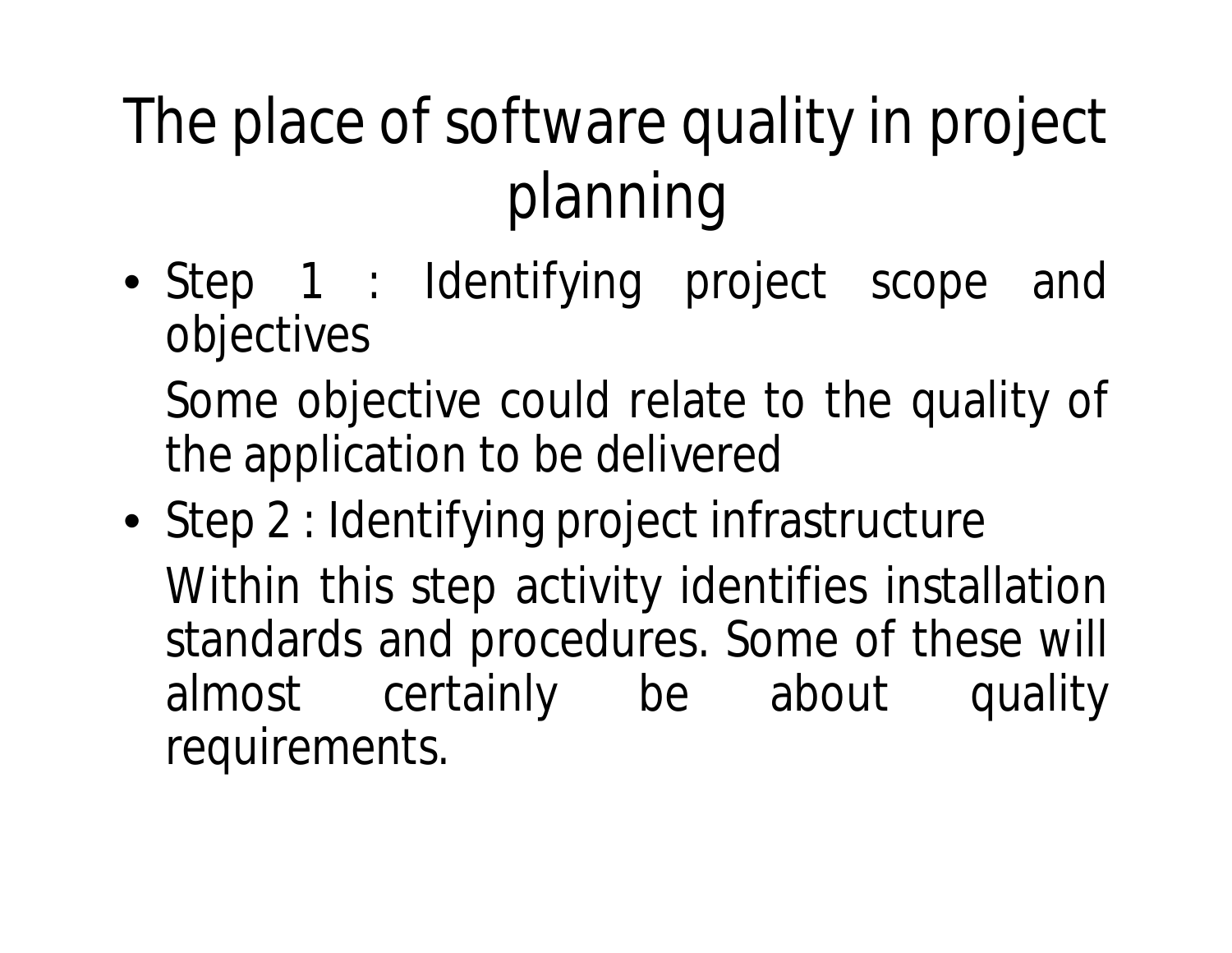The place of software quality in project planning(Cont..)

• Step 3 : Analyze project characteristics In this activity the application to be implemented will be examined to see if it has any special quality requirements.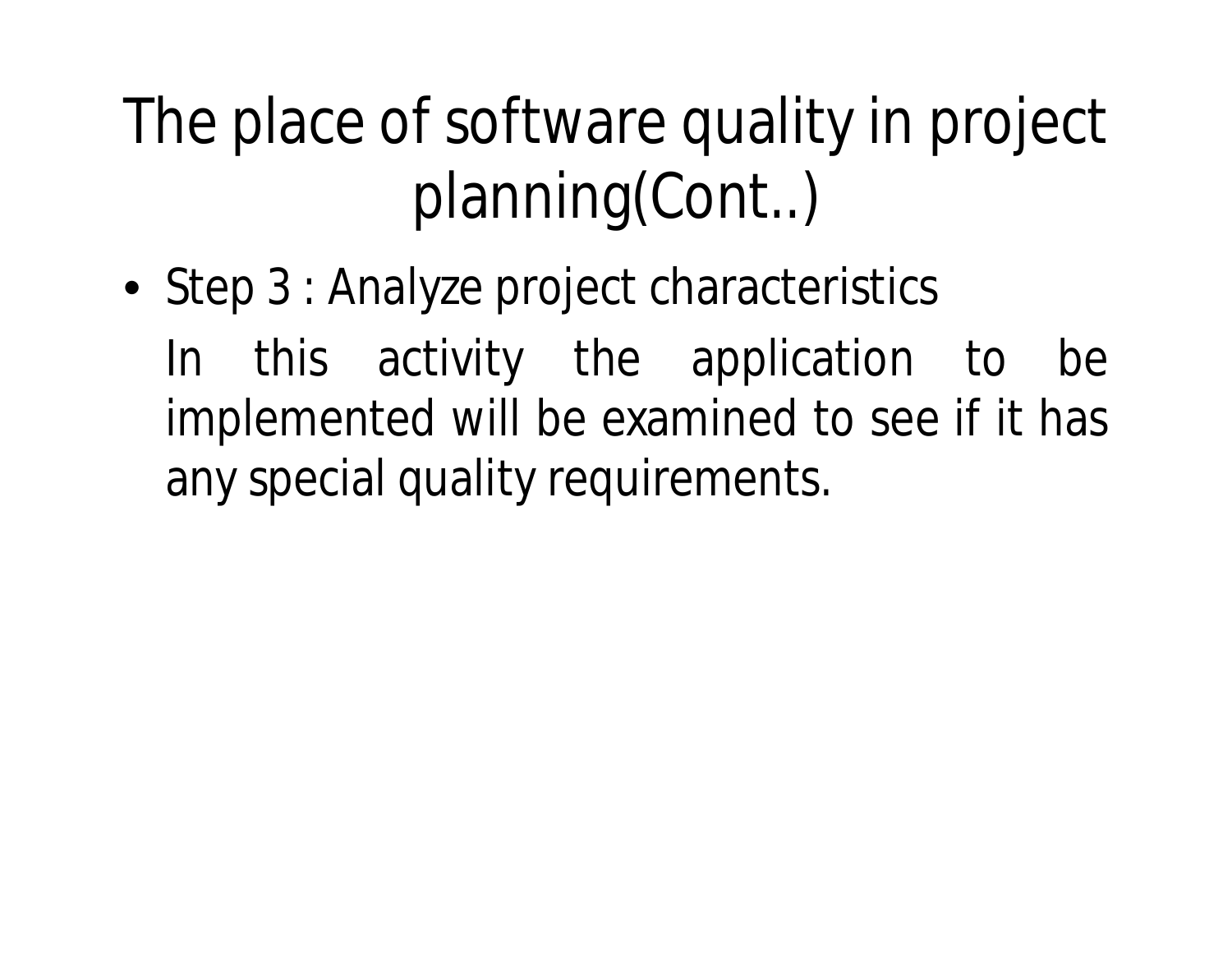The place of software quality in project planning(Cont..)

- Step 4 : Identify the product and activities of the project. It is at that point the entry, exit and process requirement are identified for each activity
- Step 8 : Review and publicize plan. At this stage the overall quality aspects of the project plan are reviewed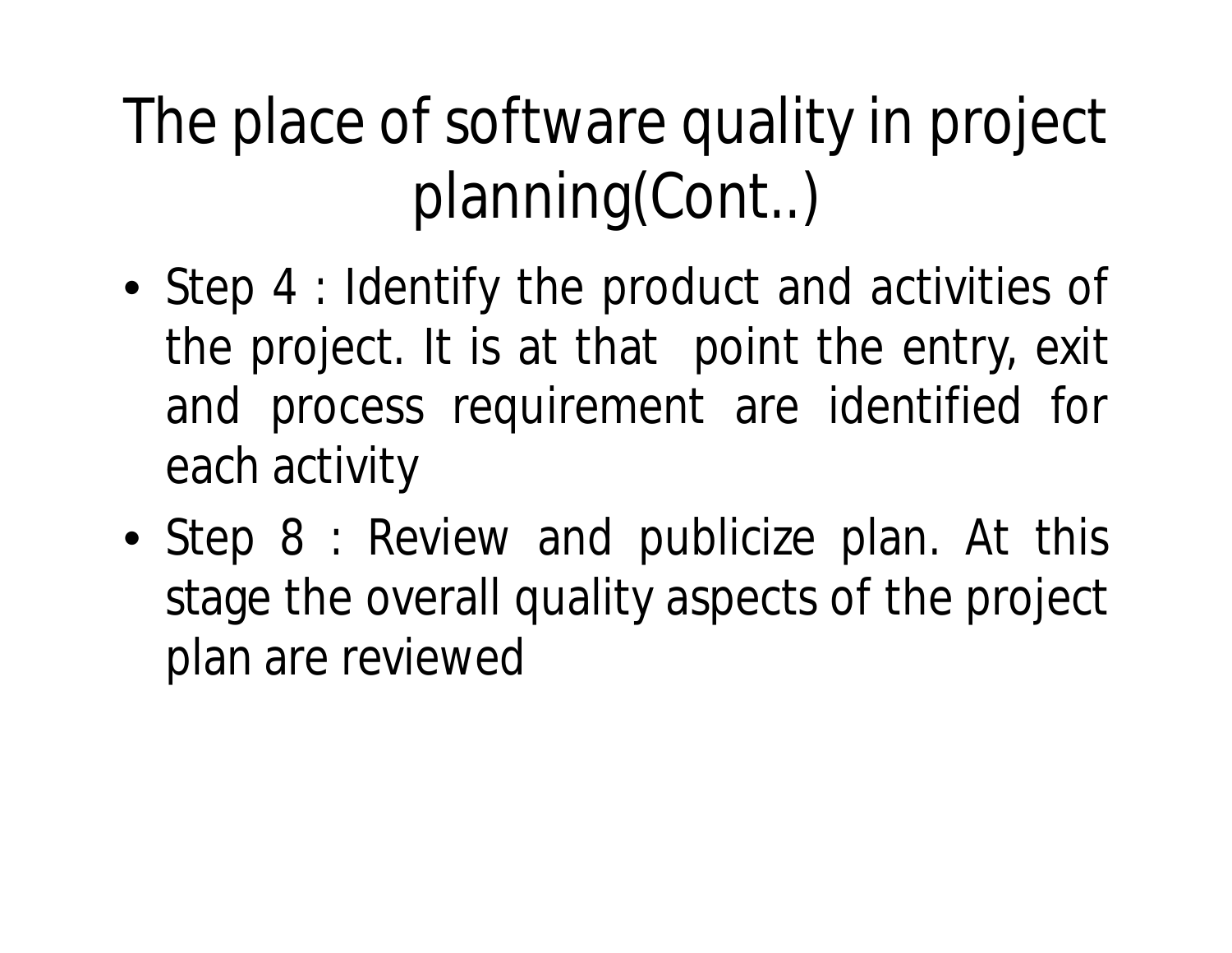# The importance of software quality

- Increasingly criticality of software: The final customer or user is naturally anxious about the general quality of software.
- The intangibility of software : This makes it difficult to know that a particular task in a project has been completed satisfactory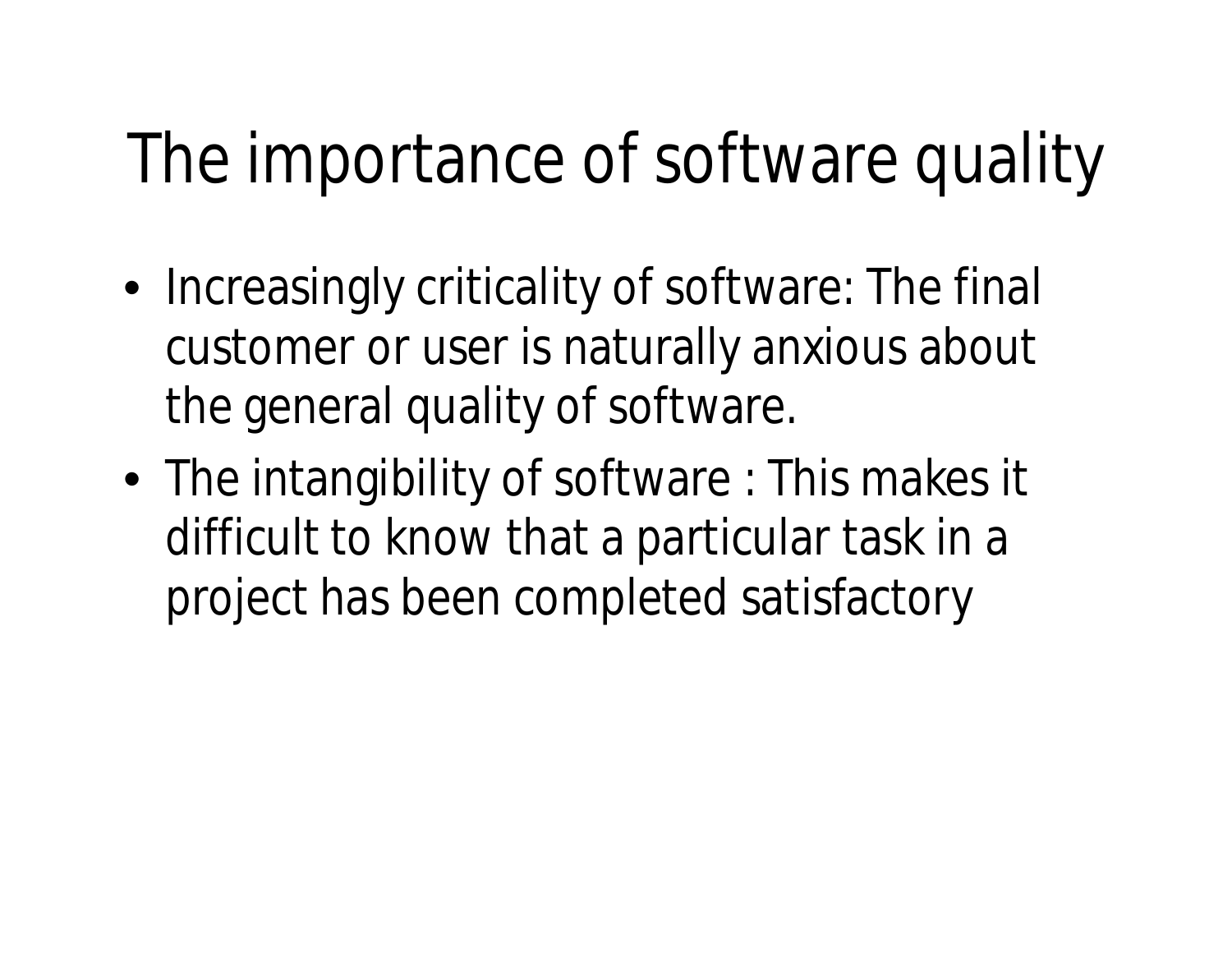The importance of software quality(Cont..)

• Accumulating errors during software development : As computer system development is made up of a number osf steps where the output from one step is the input to the next steps, the error in the earlier deliverable will be added to those in the later step, leading to an accumulating detrimental effect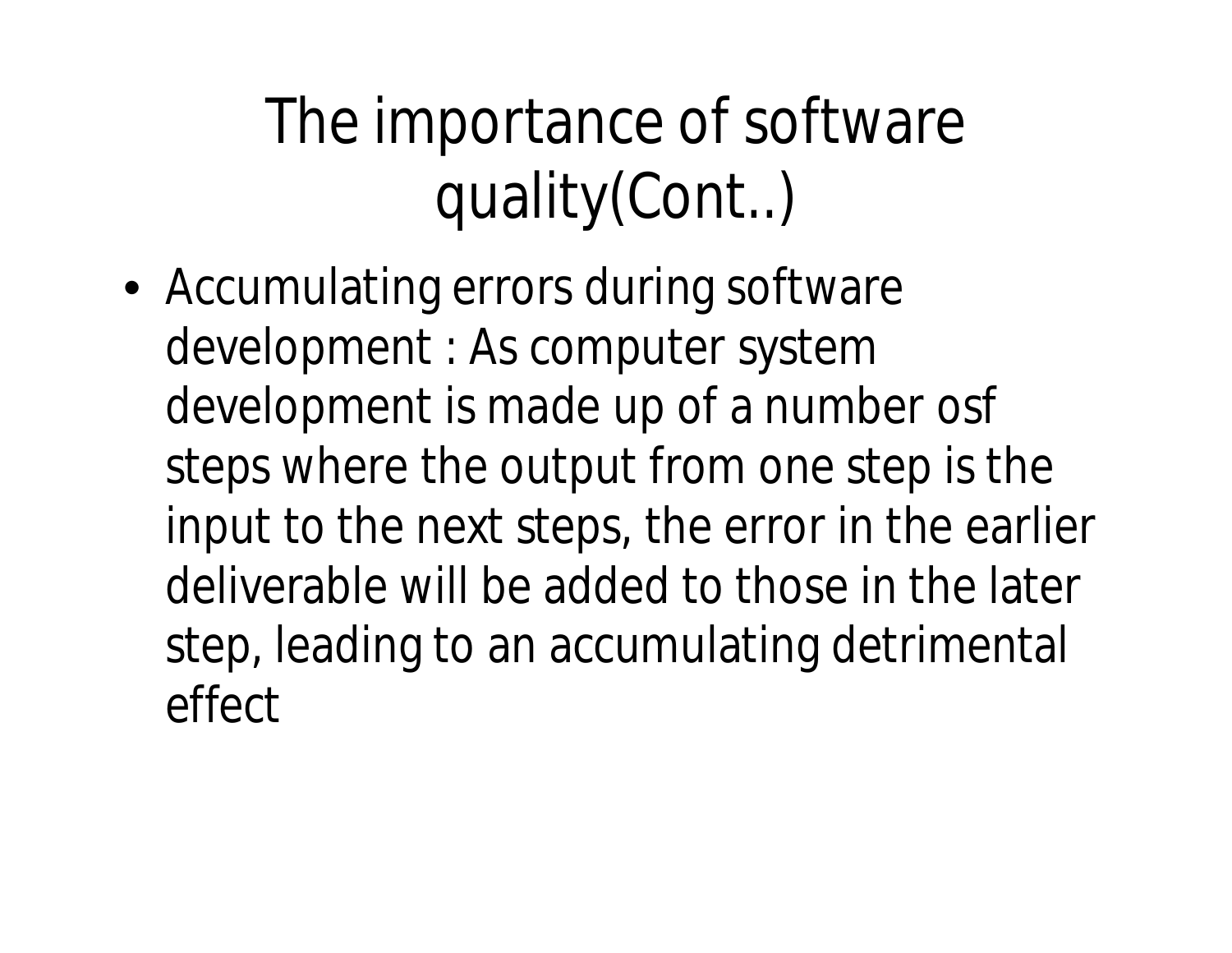### Application

- *Example Problem: A wide range of safety equipment such as gas masks, hazmat suits, etc. are used by military and law enforcement* personnel for protection from chemical and biological agents. Effective testing of these materials requires test gas mixtures, both at toxic levels and safe levels. Toxic levels are used to challenge the safety equipment. Safe levels are used to calibrate analyzers which test for breakthrough.
- *Solution: KIN-TEK's FlexStream™ and 491M gas standards generators are versatile enough to create the required test atmospheres for* both toxic and safe levels